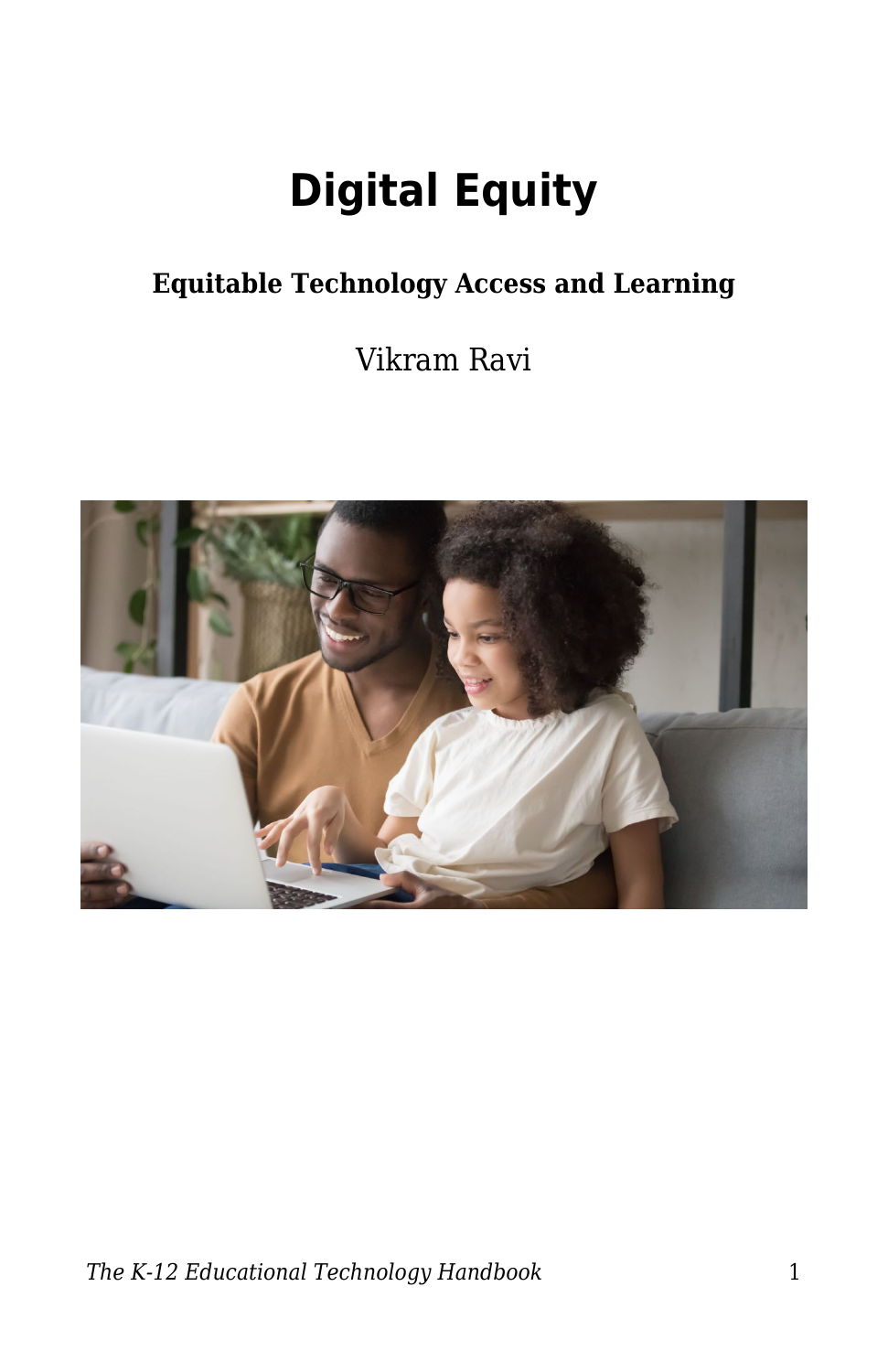### **Learning Outcomes**

- Recognize barriers to device and internet access for students and their parents;
- Understand digital equity strategies to improve learning and communication;
- Identify resources to support technology integration in the classroom for all learners.

Ms. Cooper has taught biology in an affluent, suburban high school for the past eight years. The district decided to adopt an open online textbook for all their biology classes in the coming year, and Ms. Cooper is excited to use the textbook and believes it will be helpful for many students. The online textbook includes engaging videos and online worksheets and quizzes.

Three weeks into the new semester, she observes a few students in each of her classes who are not completing assignments and not doing well on quizzes. She learns that one of them is relying on a smartphone and mobile data plan to complete homework, knowing that such a device is too small to navigate the online textbook and quizzes with ease. Ms. Cooper becomes concerned with how she can appropriately reach out to determine and address the needs of a number of students and their families.

As technology integration in student learning at school and at home increases, there is a need to consider the diversity of students and their families. This includes identifying and addressing how to support student homes lacking adequate internet, with limited devices, or with less experience in digital literacy and skill development. This means that a foundational understanding of digital equity and a disposition to find flexible solutions to address diverse student needs is critical to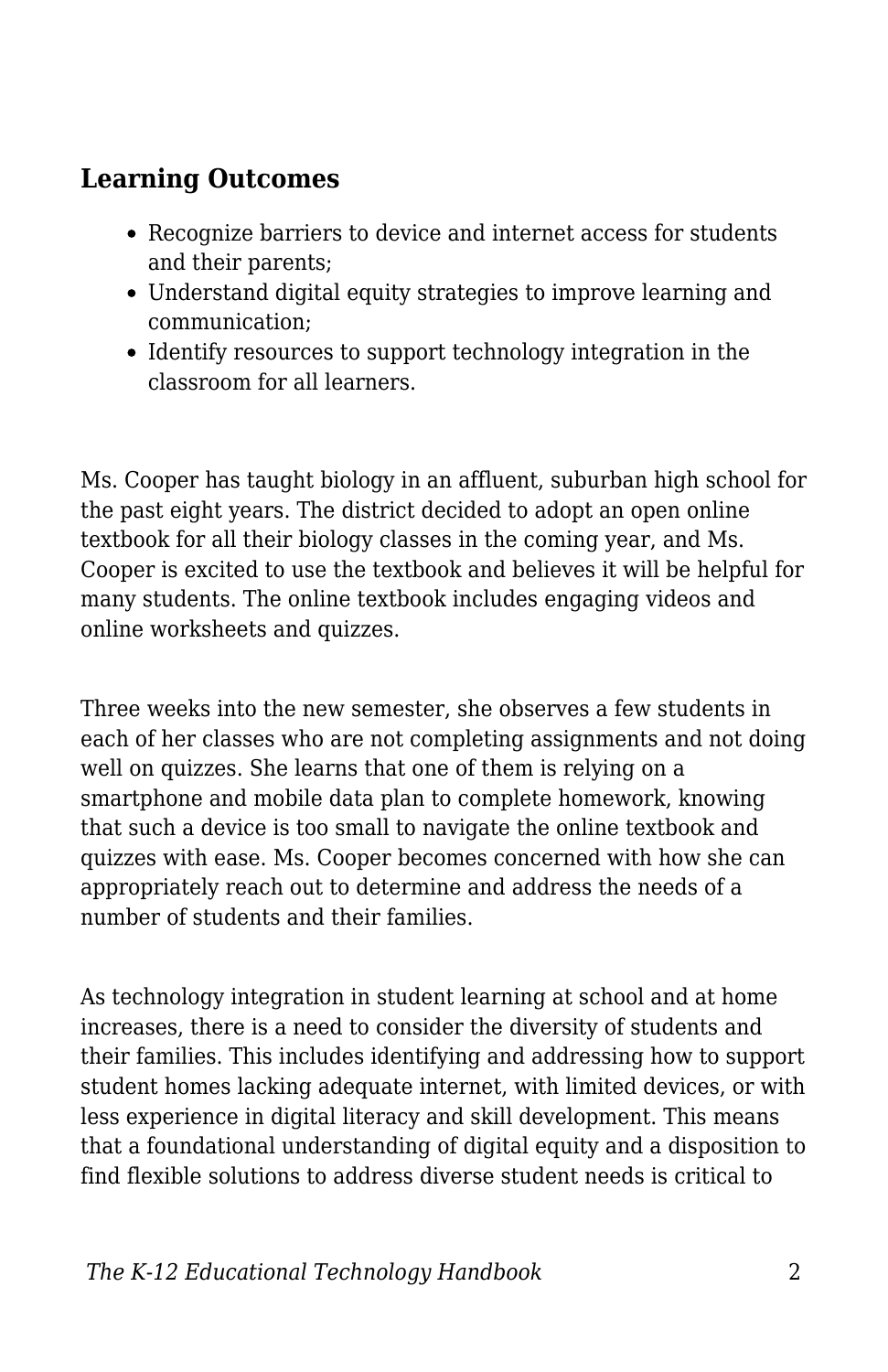helping all students learn.

### **Key Terms**

#### **Information Communication Technology (ICT)**

an extensional term that describes any product that will store, retrieve, manipulate, transmit, or receive information electronically in a digital form. ICTs include communication devices such as the radio, television, cell phones, personal computers, email, social media, and Internet.

#### **Digital Divide**

a difference in access or participation via digital technologies experienced by two or more individuals or groups of people

#### **Digital Equity**

a condition in which all individuals and communities have the capacity and resources needed for full participation in a 21st-century education, economy, and society.

#### **First-Level Digital Divide**

when groups experience uneven opportunities to access information communication technologies

#### **Second-Level Digital Divide**

when groups may have similar access to information communication technologies, but gain different levels of benefit from them as a result of literacies, training, technical support, or other factors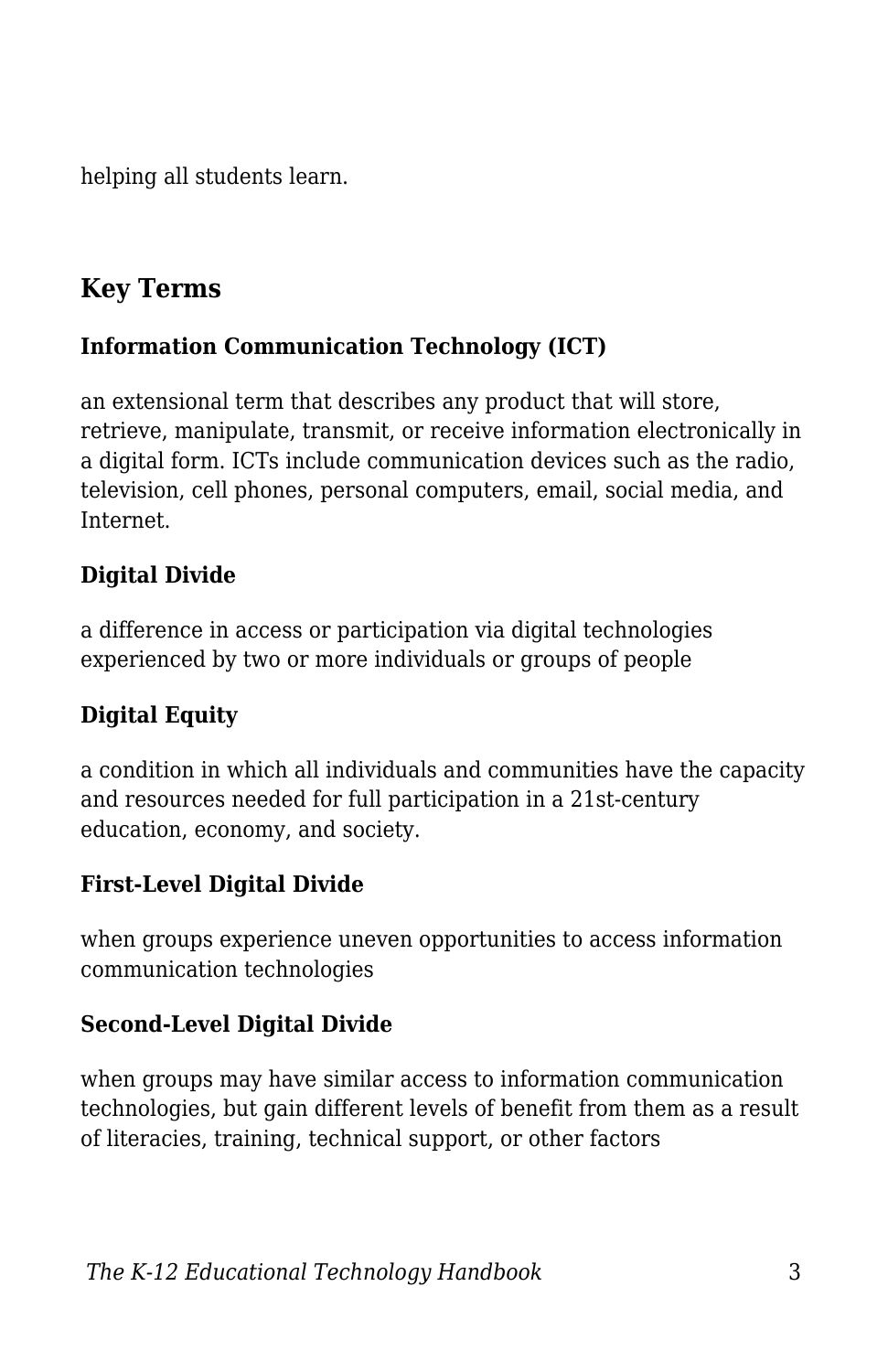# **Digital Divides**

The concept of the **digital divide** began in the early 1970s when microcomputers first became popular in the United States (Gunkel, 2003). The term later became widely used during the 1990s to describe both the gap between homes with computer access to the Internet and homes without these **information communication technologies (ICTs)**. The term digital divide provides recognition of the gap in opportunities and experiences of those who are online with those who are not, including students. Today, the uneven level of access with ICTs is known as the **first-level digital divide.**

This first-level divide includes uneven levels of access to educational tools for students and their families. It has been exacerbated by an increasingly rapid pace of technological innovation, which includes the mass adoption of televisions, desktops, the internet, laptops, smartphones, and tablets. As the widespread use of one tool is achieved, one or more technologies have already emerged, creating new disparities for teachers, students, and parents. This first-level divide is further pronounced by disparities in income and education among students, families, and schools, often realized across racial or ethnic lines.

While this first-level divide has influenced disparities in how the Internet is used by students, ICT access alone does not guarantee improved outcomes in information literacy, computational thinking, and lifelong learning. There are disparities in how students with similar levels of ICT access are using technology to consume media passively versus using technology to create, design, build, explore, and collaborate. The difference in this digital participation is known as the **second-level digital divide**, or the digital participation divide or digital use divide.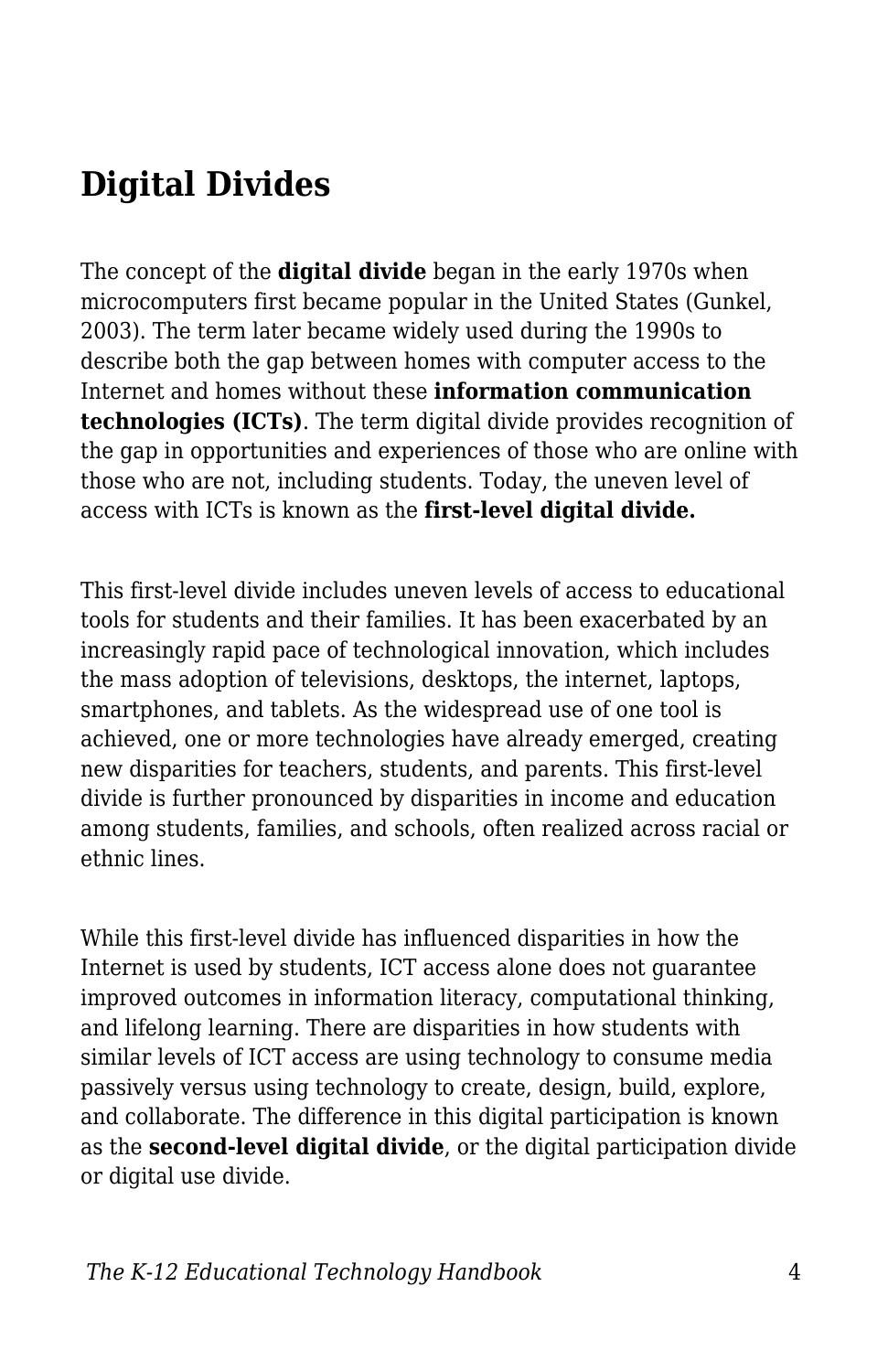Numerous scholarly studies since the 2000s have documented the existence of the second level divide in education. This divide has led to uneven levels of digital literacy education provided to students in schools and homes and results from a lack of resources and emphasis in developing necessary technical and computational skills to thrive in a digital economy. As an example, underserved schools have historically used technology for test-prep, drill and practice exercises, or remediation more than for active creation and knowledge construction (Cho & Watkins, 2018). Parent education attainment is another key factor that contributes to the level of instruction and support students receive in their homework and additional exploration and learning. For example, a student with a mother who is a web developer with a master's degree is more likely to be exposed to computer programming languages and develop a number of other digital skills that will provide an advantage in their education, workplace, and society.

Understanding the first and second-level digital divides can better prepare teachers to respond to the dynamic challenges their students and their families face. These digital divides characterize historic and structural barriers that have disproportionately affected minority, undereducated, and poor families in both rural and urban areas (Pierce, 2018). These disparities in digital access and participation cannot entirely be resolved by teachers and schools. However, teachers play an important role in building digital equity. **Digital equity** is a condition in which all individuals and communities have the capacity and resources needed for full participation in 21stcentury education, economy, and society. Building digital equity in the classroom requires intentional strategies and planning to reduce barriers and to realize benefits from technology.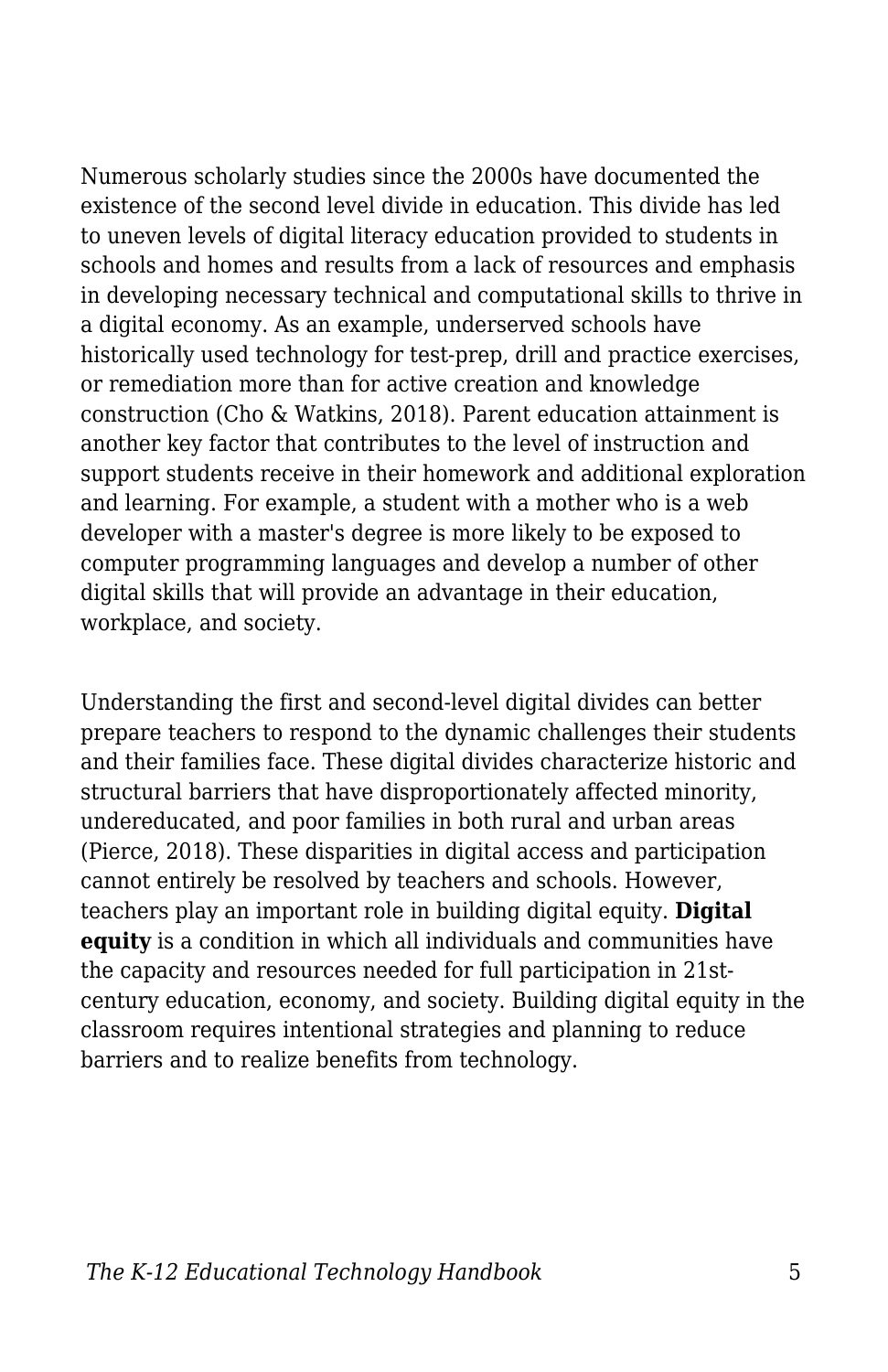# **Digital Equity and Student Achievement**

Teachers are increasingly integrating technology into daily curricula. As a result, students have become more reliant on computers and the internet to complete and excel in homework, quizzes, and other assignments. As students have varying levels of access to these ICTs, the first-level divide can lead to uneven educational opportunities. This disparity is referred to as the "homework gap" because students with home internet and device access have a number of advantages over other students in completing school assignments.

Students with home internet have more time and flexibility compared with students without home internet access, who are dependent on a smartphone data plan, or who rely on other access points such as their school technology labs, libraries, or local businesses. Students with slower internet speeds or limited mobile data plans have limitations on the online assignments and instruction they can do from home. These limitations include slow loading of large files, poor connections for real-time interactions, and multimedia and web conference streaming limitations (Gronseth, Michela, & Ugwu, 2020). These students may also have to share or accommodate other family members relying on the same internet connection, devices, or physical location, creating significantly longer lag times when using educational tools such as a collaborative document or instructional video.

Students with only smartphone access or no device at home at all are at a disadvantage compared to their classmates who have a laptop, desktop, or tablet at home. Smartphones often do not have sufficiently large screens or keyboards to facilitate a greater range of opportunities such as reading from e-textbooks, taking online tests, learning to code, using editing and design software, utilizing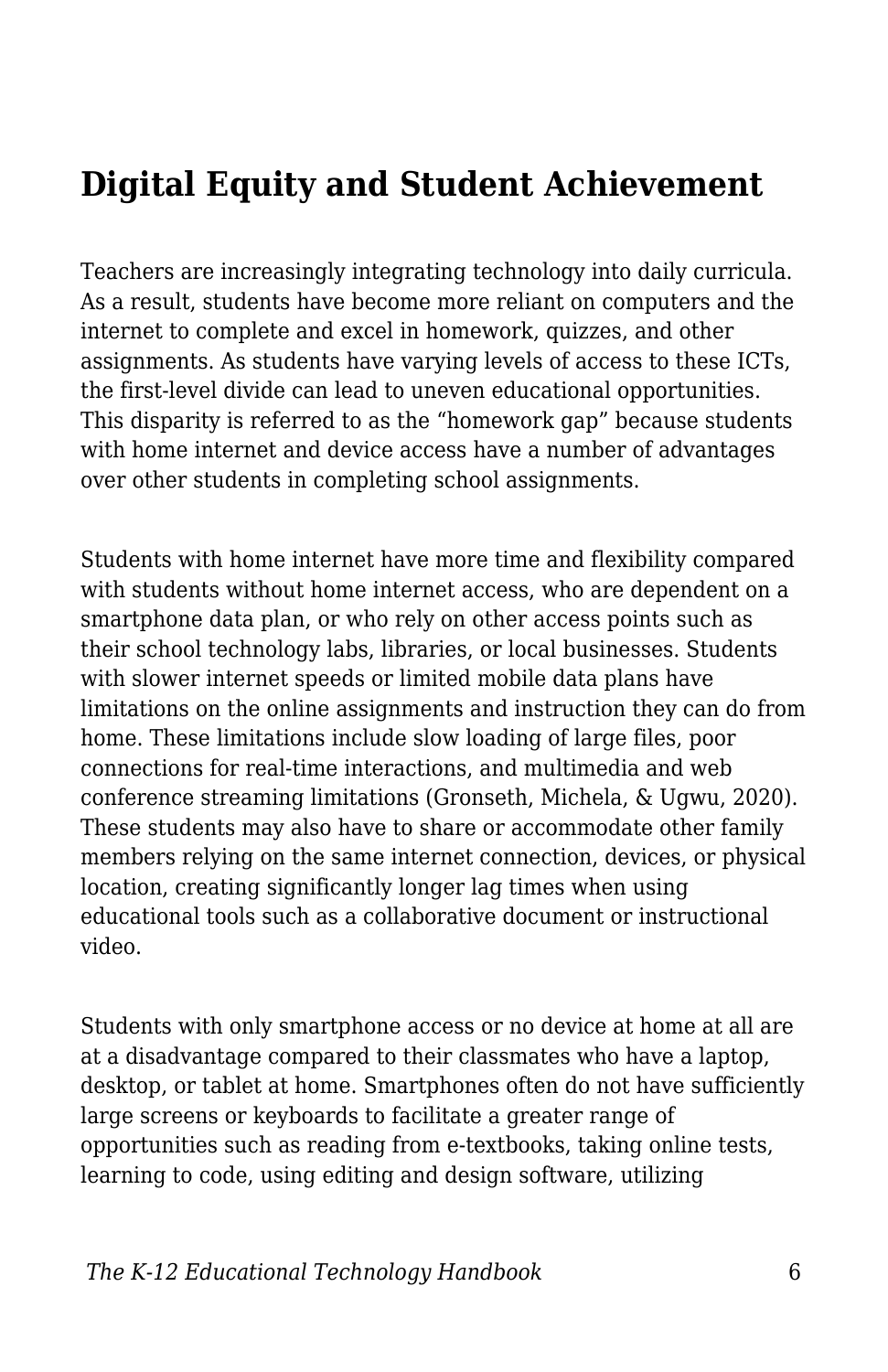accessibility aids, or accessing website resources not formatted for mobile phones. Students without access to larger devices have fewer opportunities to explore new ideas, reinforce concepts from school, and hone new skills.

Additionally, students without access to enough devices in their homes may need to share devices with other family members. Students may also have different home setups and spaces to access their devices. For example, desktops and other stationary devices may be in an area where someone is trying to sleep or in a distracting environment with many people. All of these circumstances can limit the availability of devices for homework and other opportunities for learning and exploration. When devices significantly slow down or break, students face additional challenges completing school activities compared with students with an adequate number of devices at home.

Students without home internet access or who are smartphonedependent are likely to have lower homework completion rates as well as lower levels of digital skills. This gap in digital skills "compounds many of the inequalities in access and contributes to students performing lower on school grades, standardized test scores, and being less interested in careers related to science, technology, engineering, and math" (Hampton, Fernandez, Robertson, & Bauer, 2020).

The magnitude of this first-level divide has become more pronounced over the years. Hundreds of millions of K-12 students in 2020 were unable to physically attend their classes due to school shutdowns caused by the COVID-19 outbreak. The first-level divide in classrooms no longer provided an advantage in homework alone but also in receiving core classroom instruction. This situation demanded greater attention to the importance of addressing how online learning could be equitable for students with diverse backgrounds and needs.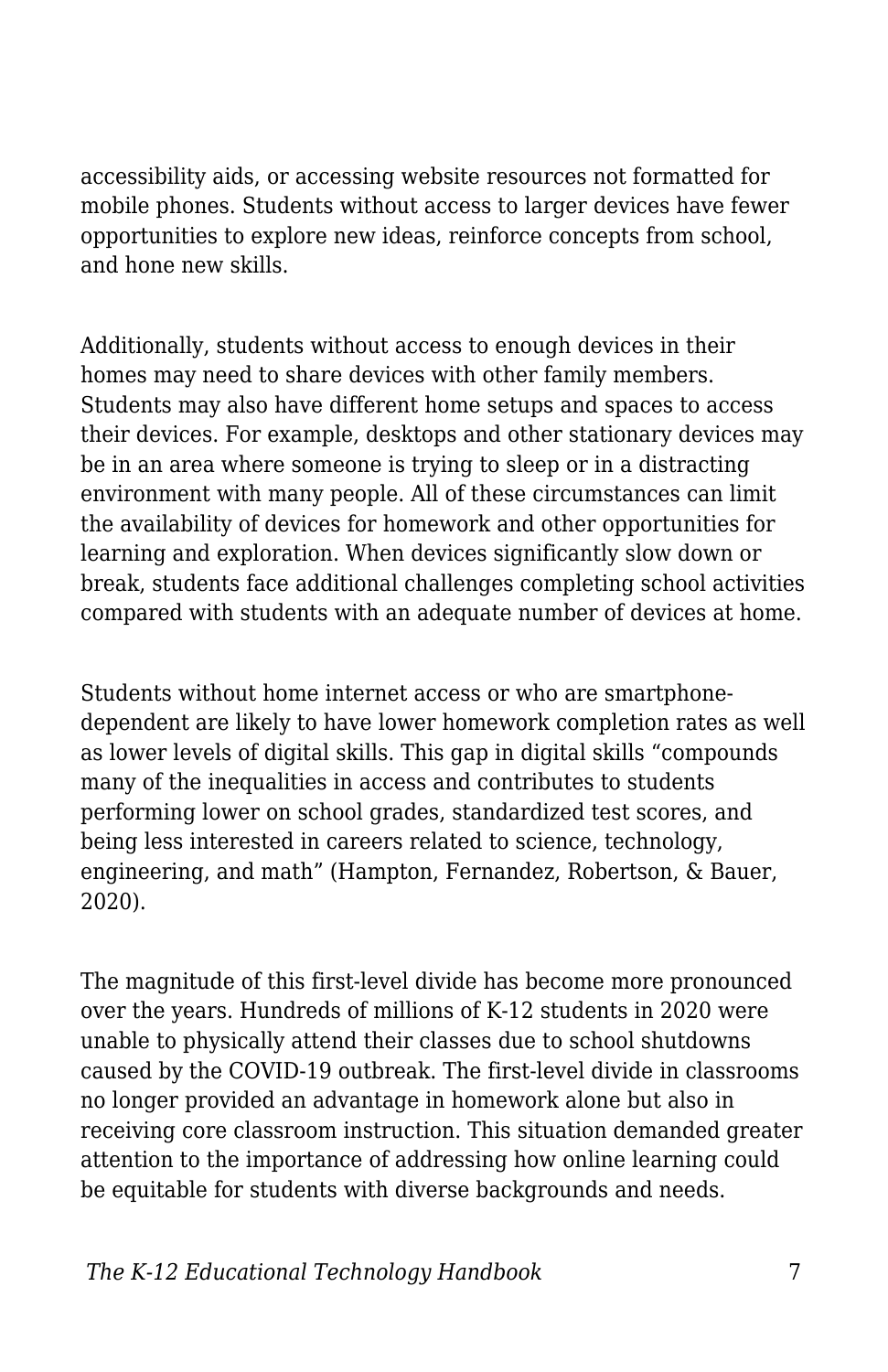# **Digital Equity Strategies in K-12 Classrooms**

Because of the rapid pace of technological innovation, digital equity strategies are continually being discovered, applied, and reevaluated.

The [Universal Design for Learning](https://edtechbooks.org/k12handbook/universal_design_for_learning) (UDL) framework can enable teachers to continually develop and evaluate digital equity strategies to not just fix but remove ICT-related barriers for students. Teachers who effectively integrate UDL guidelines ensure there are flexible, effective options for students with varying levels of ICT access to accomplish learning goals.

The [PICRAT](https://edtechbooks.org/k12handbook/technology_integration#h3_HRKd) technology integration model can also help teachers identify and evaluate current and emerging educational technology tools that improve digital learning. The PICRAT model invites teachers to consider the following questions with tools used in the classroom: (a) What is the students' relationship to the technology? (b) How is the teacher's use of technology influencing traditional practice?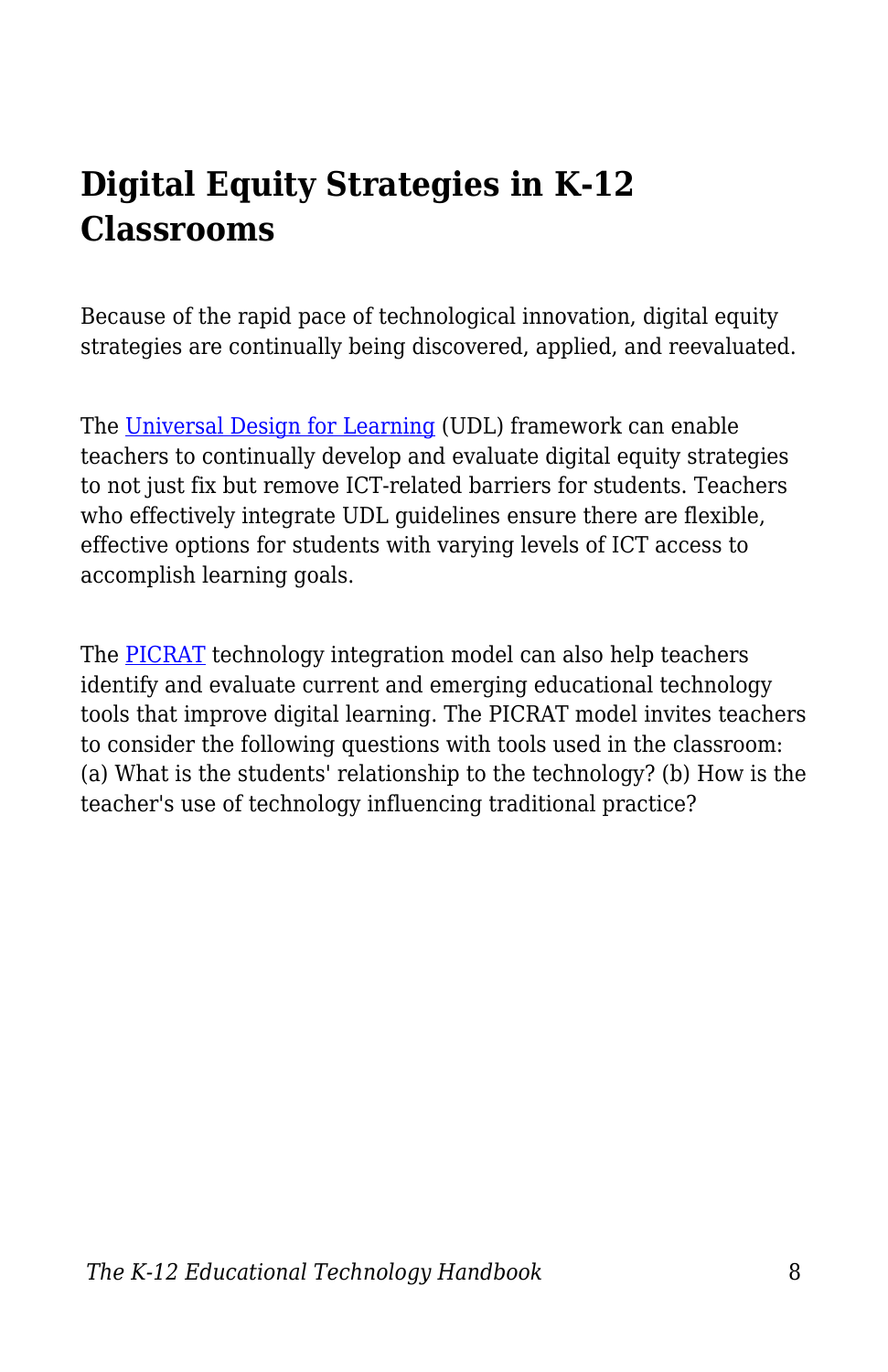

*Figure 1. Example YouTube Uses Within the PICRAT Model*

This model enables teachers to more intentionally consider each educational tool selected and how it's implemented. Teachers who effectively use this model can better recognize and ensure they are providing students with enough opportunities to use technology to create, design, build, explore, and collaborate, rather than just exacerbating second-level inequities by passively replacing pre-digital instruction.

Many classroom digital equity strategies are grounded in these two

*The K-12 Educational Technology Handbook* 9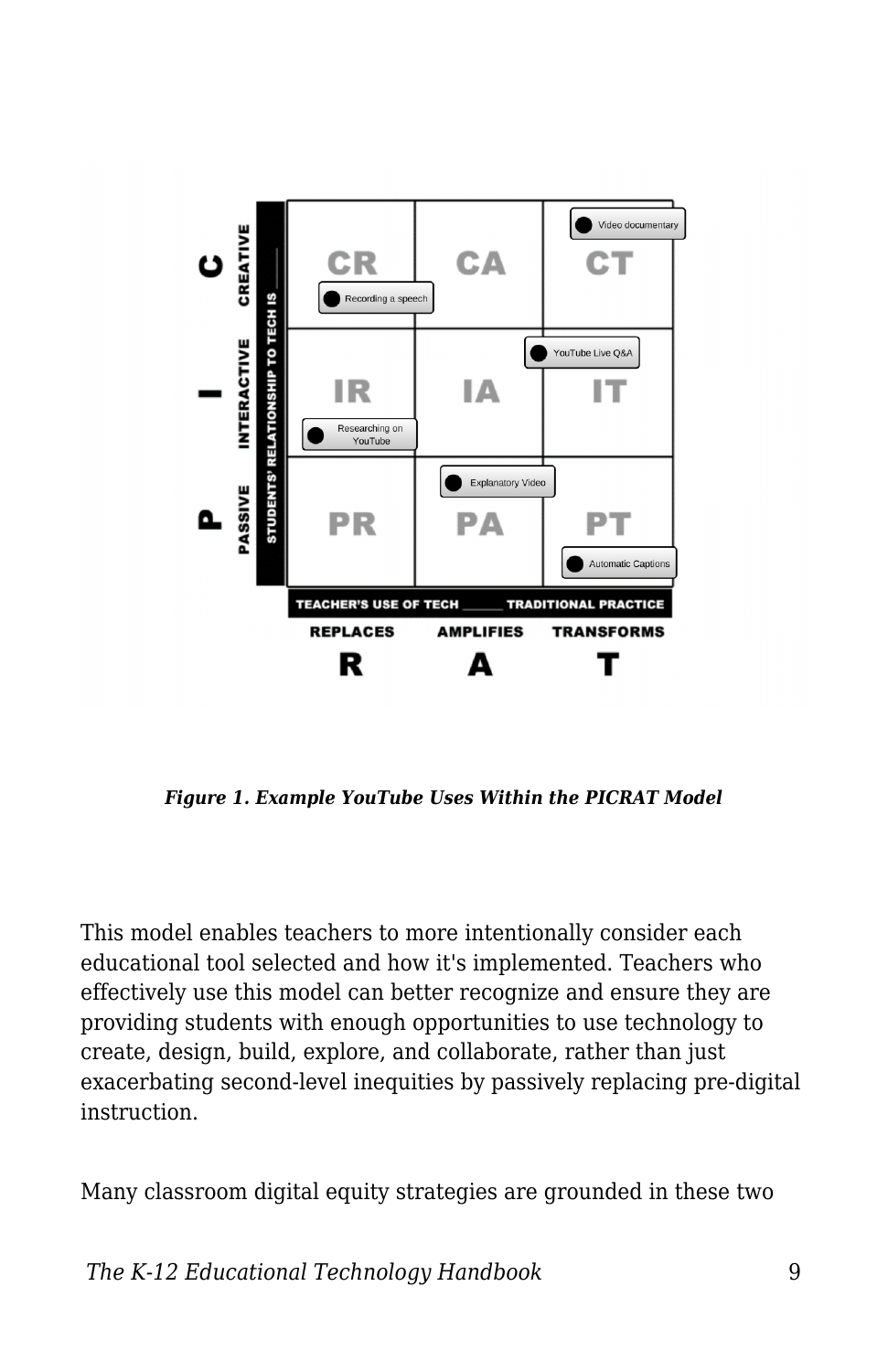theories because they address at least one level of the digital divide. The UDL guidelines can be used to provide needed flexibility for students affected by barriers from the first and second-level digital divides. The PICRAT model and other technology integration models can enable teachers to focus on building digital skills for active creation and knowledge construction—addressing the second-level divide. These frameworks can be used as a tool for teachers to develop and adapt digital equity strategies and practices each semester as circumstances change.

Addressing the first and second-level digital divide for students, parents, and teachers requires a commitment to cultivating a digital equity mindset for all (Howard, Schaffer, & Thomas, 2018). In developing this mindset, teachers will recognize that they are not always able to address such circumstances on their own. Schools and districts must also be involved in adequately acknowledging and addressing this complex challenge, as various policies and limitations may impact a teacher's ability to address both divides. Below are questions for teachers to consider as they develop an intentional process to improve digital equity outcomes in their classrooms.

### **Planning**

- What does digital equity and inclusivity look like for my classroom? What evidence can I collect to show to what extent digital equity outcomes have been achieved?
- What are sensitive, appropriate ways to survey students and/or their parents to identify digital equity needs including access to home internet and internet-enabled devices, needed digital literacy and digital citizenship training, or ongoing technical support? If these needs have already been gathered by the school, how can I access them?
- How can the (a) number and quality of devices, (b) access to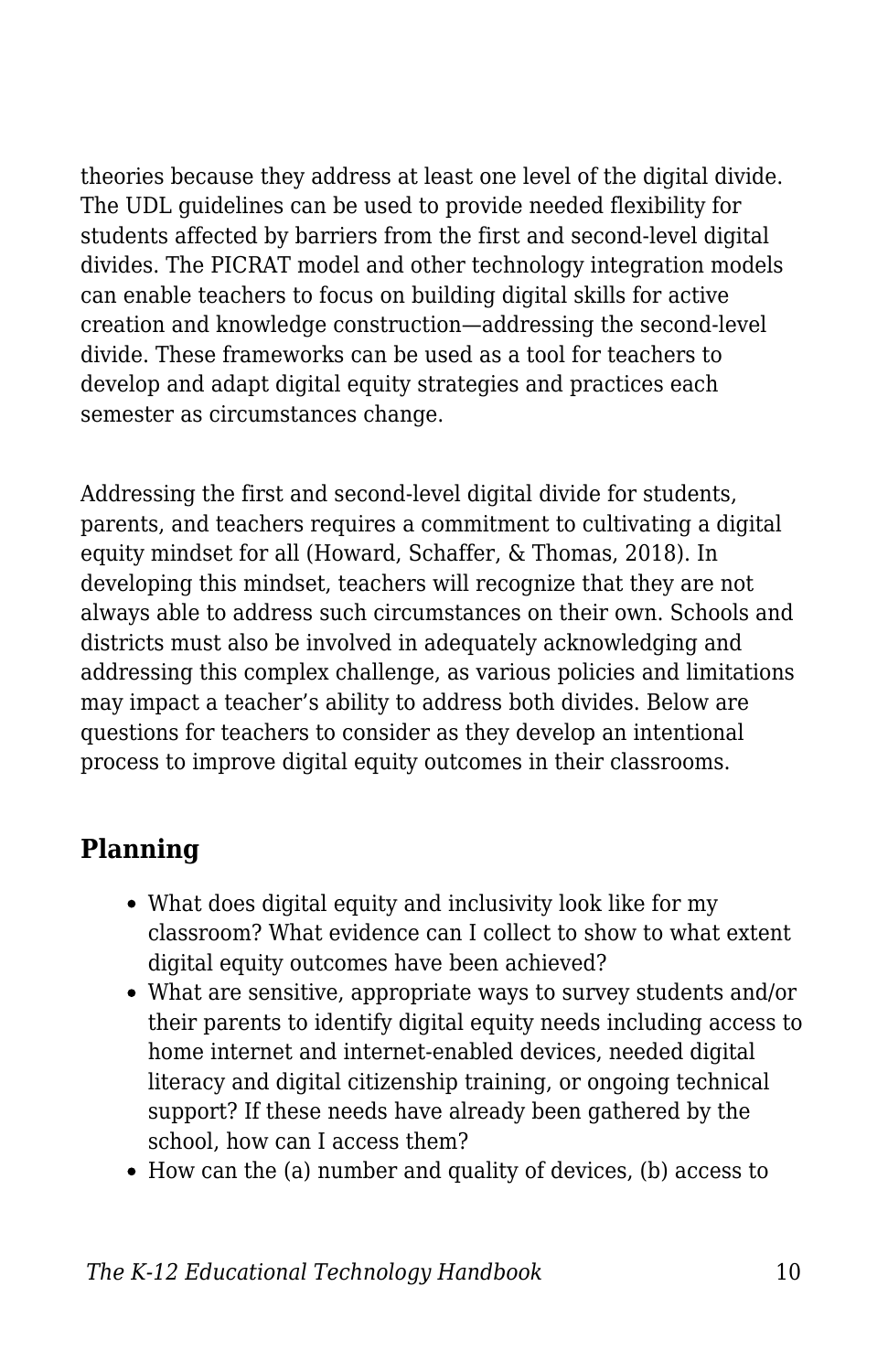home internet, and (c) internet bandwidth or size of mobile data plan affect my curriculum and lesson plans?

- What technologies will students and parents be responsible for using throughout the year for learning and communication? What assumptions have I made about how familiar everyone is with each technology? And what amount of support am I prepared to give them as they learn?
- How much time should I spend becoming familiar with each technology, understanding its potential, and learning to integrate it into the classroom? What resources and people in my school can provide technical support and collaboration if I need help?

#### **Implementation**

- In in-person, synchronous online, and asynchronous online learning environments, how can I create an exciting, inviting environment that encourages meaningful participation for students across different strengths, backgrounds, and personalities?
- How can I encourage students to take ownership of their digital learning environments including minimizing distractions created by smartphones and other devices?
- How can I effectively coach students and parents who need additional support with specific technologies? How can I effectively utilize the resources and capabilities of other students, education technology specialists, librarians, social workers, and other school staff to provide additional support?
- How can I support parents to better support their children's learning and academic performance? How can I support parents with lower digital literacy skill levels in accessing the parent engagement tools such as platforms for monitoring student grades and other learning resources?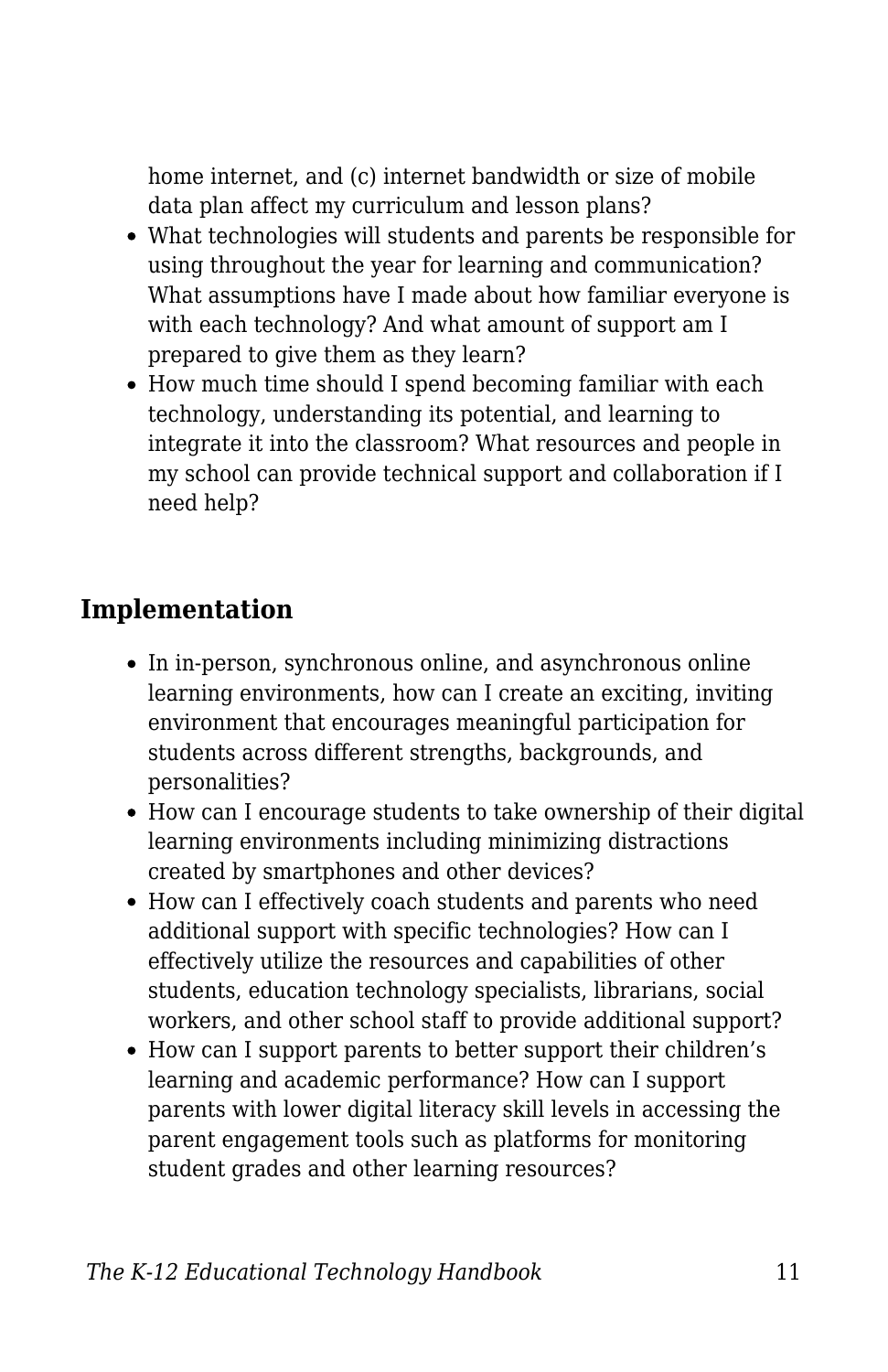### **Reflection**

- What data and experiences can I use to reevaluate whether students and parents have the resources and capacity to be successful as technology integration in schools increases? How can I use analytics from specific learning tools, surveys, performance evaluations, and other data and observations to make an informed evaluation?
- How can I create a personal learning environment to ensure I am made aware of updated information (e.g., blogs, RSS feeds, news sites, social media feeds, podcasts, and video channels) around education technology and digital equity topics?
- What professional learning networks in my school, community, or online could support my efforts to learn about new and existing technologies and how to effectively integrate them into the classroom?

### **UDL Guidelines for Digitally Equitable Classrooms**

#### *Provide Multiple Means of Engagement*

- Leverage digital content to ensure examples, theories, and people represent multiple cultures and not one dominant perspective (Optimize relevance, value, and authenticity, UDL Checkpoint 7.2).
- $\circ$  Instill information literacy skills through exposure to collaborative learning communities of content experts, open educational resources, online forums, and other resources (Foster collaboration and community, UDL Checkpoint 8.3)

#### *Provide Multiple Means of Representation*

 $\circ$  Provide options for live instruction, including both video and audio conferencing, and asynchronous learning, including print,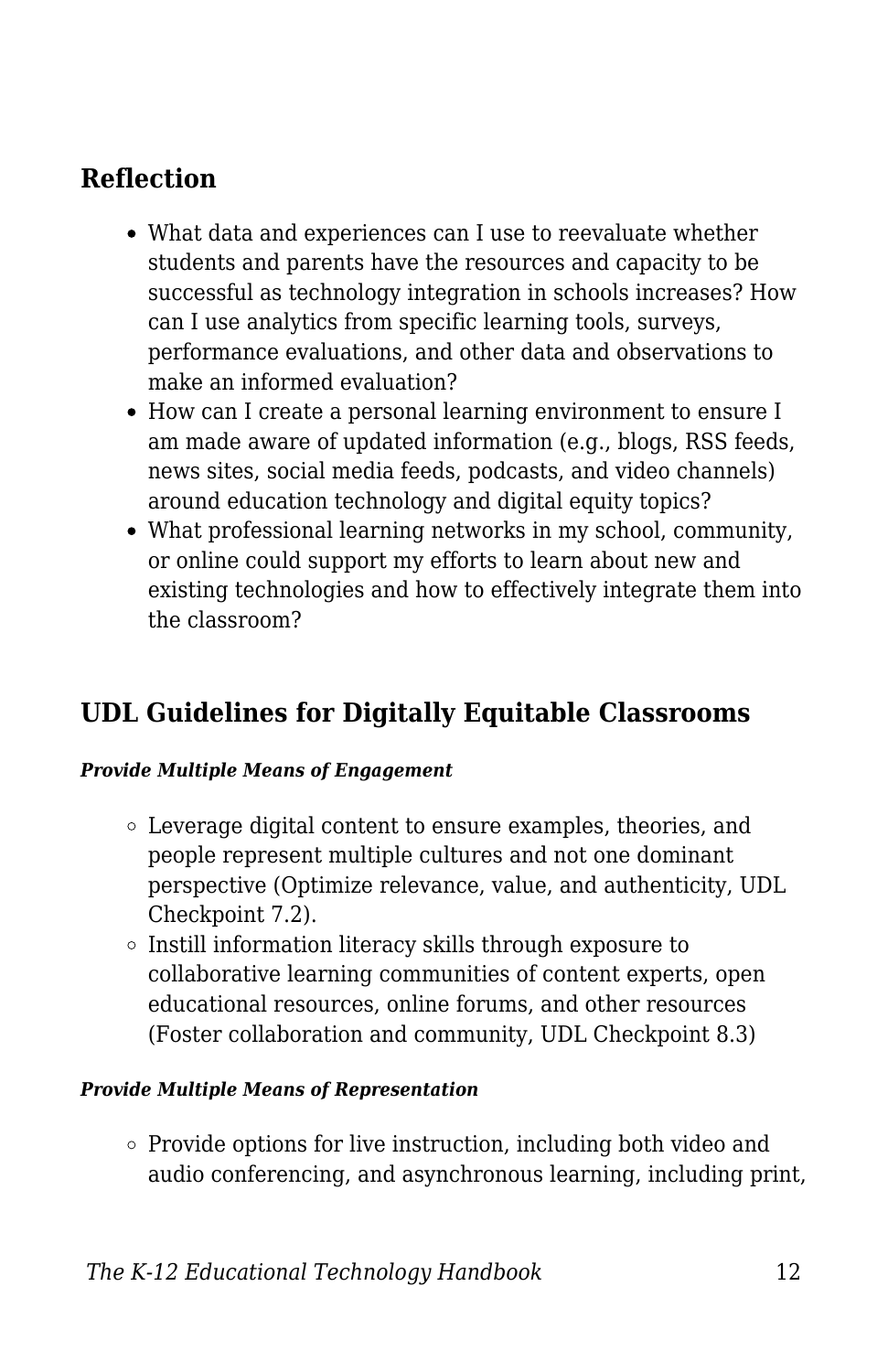online, and offline content (Provide Options for Perception, UDL Guideline 1)

- Ensure image file sizes are reduced and other content is accessible through a desktop and mobile-friendly interface (Offer alternatives for visual information, UDL Checkpoint 1.3)
- $\circ$  Identify technologies that provide multiple language settings or can be quickly translated through browsers, plug-ins, or other tools for English language learners (Promote understanding across languages, UDL Checkpoint 2.4

#### *Provide Multiple Means of Action & Expression*

- Identify flexible ways to share information and resources, communicate urgent updates, and hold parent-teacher conferences, for parents with varying work hours or who rely on mobile phones and don't regularly use or access email (Use multiple media for communication, UDL Checkpoint 5.1)
- Develop flexible submission policies for assignments and provide options to submit work through paper or digitally (Use multiple tools for construction and composition, UDL Checkpoint 5.2)

### **Conclusion**

Teachers with a digital equity mindset are needed to support learners in being able to fully participate in today's educational opportunities, society, and economy. The multiple levels of the digital divide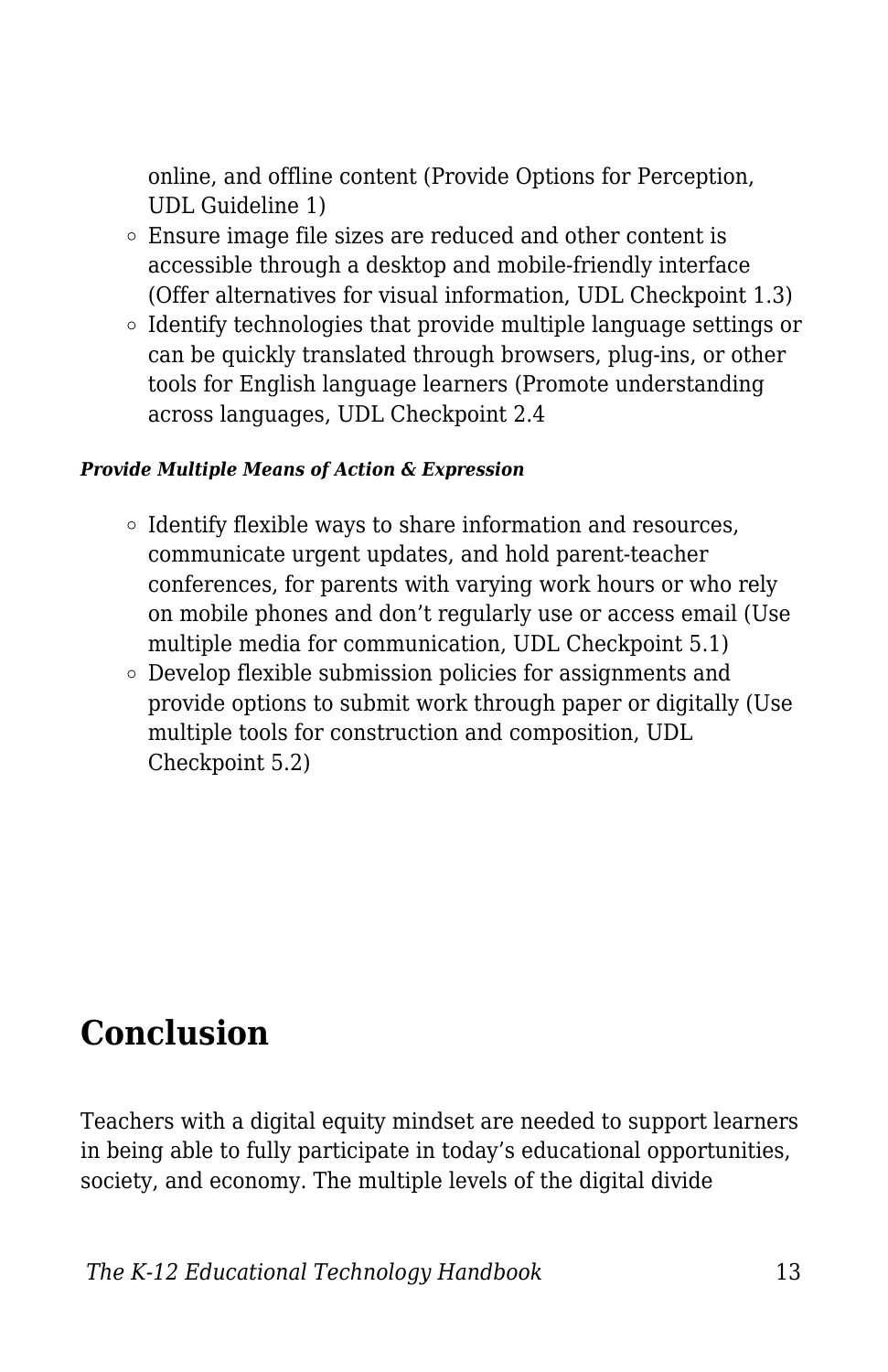demonstrate that universal access to technology alone is insufficient to achieve digital equity. However, as teachers recognize the need to simultaneously address both ICT access and creative, transformative technology integration, they support students and their families to be better prepared in an increasingly digital world.

| <b>National Digital</b><br><b>Inclusion Alliance</b>     | This alliance provides resources for<br>digital literacy programs, digital<br>equity research and data, and<br>regularly updated content on<br>addressing digital divides.                                                                                                                                                         |
|----------------------------------------------------------|------------------------------------------------------------------------------------------------------------------------------------------------------------------------------------------------------------------------------------------------------------------------------------------------------------------------------------|
| <b>ISTE Digital Equity</b><br><b>Network</b>             | This professional learning network is<br>focused on challenging the status quo<br>concerning the "haves and have nots" of<br>access while providing consistent<br>information and actionable resources to<br>better help school leaders make equitable<br>decisions concerning technology<br>infrastructures and digital learning. |
| <u> Edutopia - Digital</u><br><b>Divide Topic Page</b>   | This page includes relevant articles and<br>content focused on issues related to<br>equalizing access to technology and<br>providing opportunities for all learners to<br>engage in experiences that develop digital<br>literacy.                                                                                                  |
| <b>Consortium for School</b><br><b>Networking (CoSN)</b> | This professional association provides<br>thought leadership resources, community,<br>best practices and advocacy tools to help<br>leaders succeed in the digital<br>transformation in K-12 education.                                                                                                                             |

### **Additional Resources**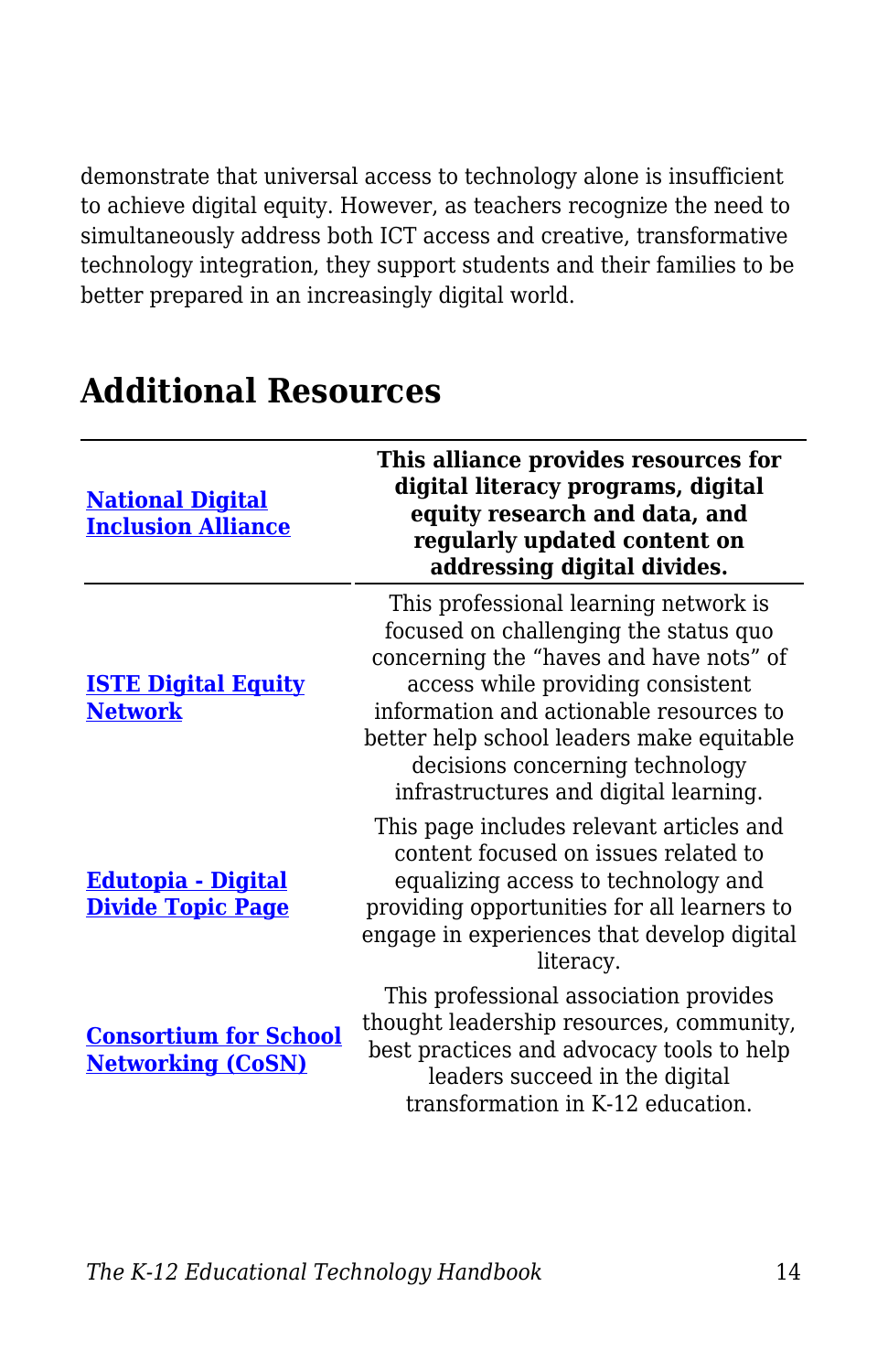#### **[Designing for Diverse](https://edtechbooks.org/id/designing_for_diverse_learners) [Learners](https://edtechbooks.org/id/designing_for_diverse_learners)**

This chapter from the open textbook Design for Learning provides an overview of considerations for diverse learners, barriers, and supports, including for those with low internet bandwidth and digital literacy levels.

### **References**

CAST (2018). Universal Design for Learning Guidelines version 2.2. Retrieved from <http://udlguidelines.cast.org>

Gronseth, S. L., Michela, E., & Ugwu, L. O. (2020). Designing for Diverse Learners. In J. K. McDonald & R. E. West (Eds.), Design for Learning: Principles, Processes, and Praxis. EdTech Books. Retrieved from [https://edtechbooks.org/-nry](https://edtechbooks.org/id/designing_for_diverse_learners)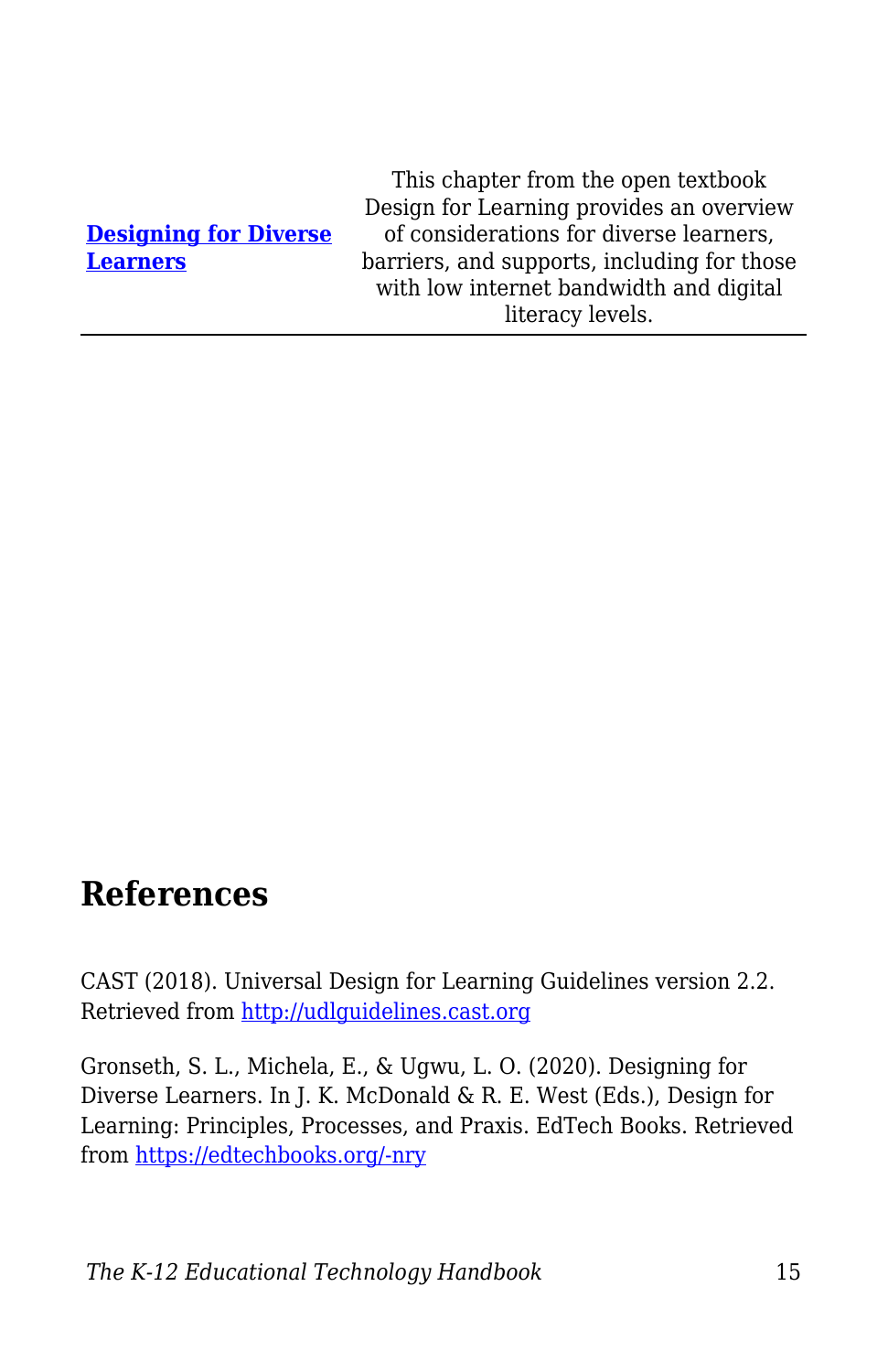Gunkel, D.J. (2003). Second thoughts: Toward a critique of the digital divide. New Media & Society, 5(4), 499–522.

Hampton, K. N., Fernandez, L., Robertson, C. T., & Bauer, J. M. (2020). Broadband and Student Performance Gaps. James H. and Mary B. Quello Center, Michigan State University. [https://edtechbooks.org/-PqV](https://doi.org/10.25335/BZGY-3V91)

Holland, B. (2019). Universal Design for Learning as a Framework for Digital Equity. Retrieved from [https://edtechbooks.org/-oFE](https://www.gettingsmart.com/2019/10/universal-design-for-learning-as-a-framework-for-digital-equity/)

Howard, Nicol R., Regina Schaffer and Sarah Thomas (2018). Closing the Gap: Digital Equity Strategies for Teacher Prep Programs. International Society for Technology in Education.

Pierce, J. (2018). Digital Divide. Retrieved from [https://edtechbooks.org/-dtU](https://doi.org/10.1002/9781118978238.ieml0052)

Watkins, S. C. (2018). The Digital Edge: How Black and Latino Youth Navigate Digital Inequality. New York, NY: New York University Press.